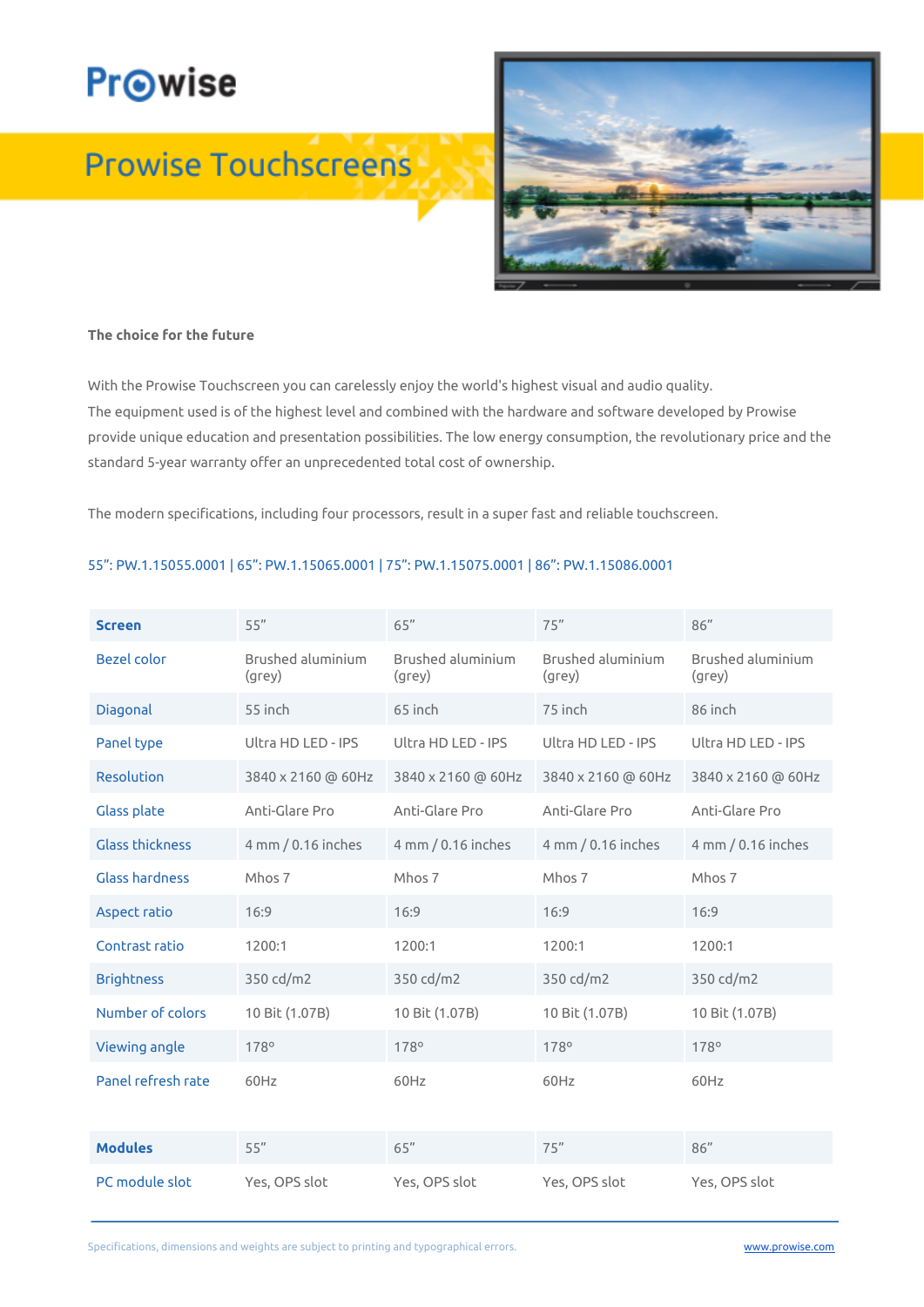| <b>Touch type</b>                       | 55"                                                             | 65"                                                             | 75"                                                             | 86"                                                             |
|-----------------------------------------|-----------------------------------------------------------------|-----------------------------------------------------------------|-----------------------------------------------------------------|-----------------------------------------------------------------|
| <b>Type</b>                             | НАрго 3                                                         | HApro 3                                                         | HApro 2                                                         | HApro 2                                                         |
| Multi-touch                             | Yes (32 points)                                                 | Yes (32 points)                                                 | Yes (20 points)                                                 | Yes (20 points)                                                 |
| Multi-writing                           | Yes (16 points)                                                 | Yes (16 points)                                                 | Yes (10 points)                                                 | Yes (10 points)                                                 |
| Auto-calibration                        | Yes                                                             | Yes                                                             | Yes                                                             | Yes                                                             |
| Resistant to sunlight                   | Yes                                                             | Yes                                                             | Yes                                                             | Yes                                                             |
| <b>Supported OS</b>                     | Windows 7, 8.1 &<br>10/Mac<br>OS/Linux/Android<br>and Chrome OS | Windows 7, 8.1 &<br>10/Mac<br>OS/Linux/Android<br>and Chrome OS | Windows 7, 8.1 &<br>10/Mac<br>OS/Linux/Android<br>and Chrome OS | Windows 7, 8.1 &<br>10/Mac<br>OS/Linux/Android<br>and Chrome OS |
|                                         |                                                                 |                                                                 |                                                                 |                                                                 |
| <b>Audio</b>                            | 55"                                                             | 65"                                                             | 75"                                                             | 86"                                                             |
| <b>Speakers</b>                         | 2.1 sound (3<br>speakers)                                       | 2.1 sound (3<br>speakers)                                       | 2.1 sound (3<br>speakers)                                       | 2.1 sound (3<br>speakers)                                       |
| Front speaker power                     | $2 \times 18W (8\Omega)$                                        | $2 \times 18W (8\Omega)$                                        | $2 \times 16W (8\Omega)$                                        | $2 \times 16W (8\Omega)$                                        |
| Sub woofer power                        | $1 \times 15W(8\Omega)$                                         | $1 \times 15W(8\Omega)$                                         | $1 \times 15W(8\Omega)$                                         | $1 \times 15W(8\Omega)$                                         |
| <b>Dolby Audio</b>                      | Yes                                                             | Yes                                                             | Yes                                                             | Yes                                                             |
|                                         |                                                                 |                                                                 |                                                                 |                                                                 |
| <b>Microphone</b>                       | 55"                                                             | $65"$                                                           | 75"                                                             | 86"                                                             |
| <b>Type</b>                             | Microphone Array                                                | Microphone Array                                                | Microphone Array                                                | Microphone Array                                                |
| Number of<br>Microphones                | $\overline{4}$                                                  | $\overline{4}$                                                  | $\overline{4}$                                                  | $\overline{4}$                                                  |
| <b>Auto Switch</b><br>(Windows/Central) | Yes                                                             | Yes                                                             | Yes                                                             | Yes                                                             |
| <b>ProWrite</b>                         | 55"                                                             | 65"                                                             | 75"                                                             | 86"                                                             |
| <b>Number of Pens</b>                   | $\overline{2}$                                                  | $\overline{2}$                                                  | $\overline{2}$                                                  | $\overline{2}$                                                  |
| <b>Multi-color Writing</b>              | Yes                                                             | Yes                                                             | Yes                                                             | Yes                                                             |
| Multi-size writing                      | Yes                                                             | Yes                                                             | Yes                                                             | Yes                                                             |
| <b>Special features</b>                 | 55"                                                             | 65"                                                             | 75"                                                             | 86"                                                             |
| <b>Prowise Central</b>                  | Yes                                                             | Yes                                                             | Yes                                                             | Yes                                                             |
| Over the Air<br><b>Updates (OTA)</b>    | Yes                                                             | Yes                                                             | Yes                                                             | Yes                                                             |

Ani<br>174

Specifications, dimensions and weights are subject to printing and typographical errors.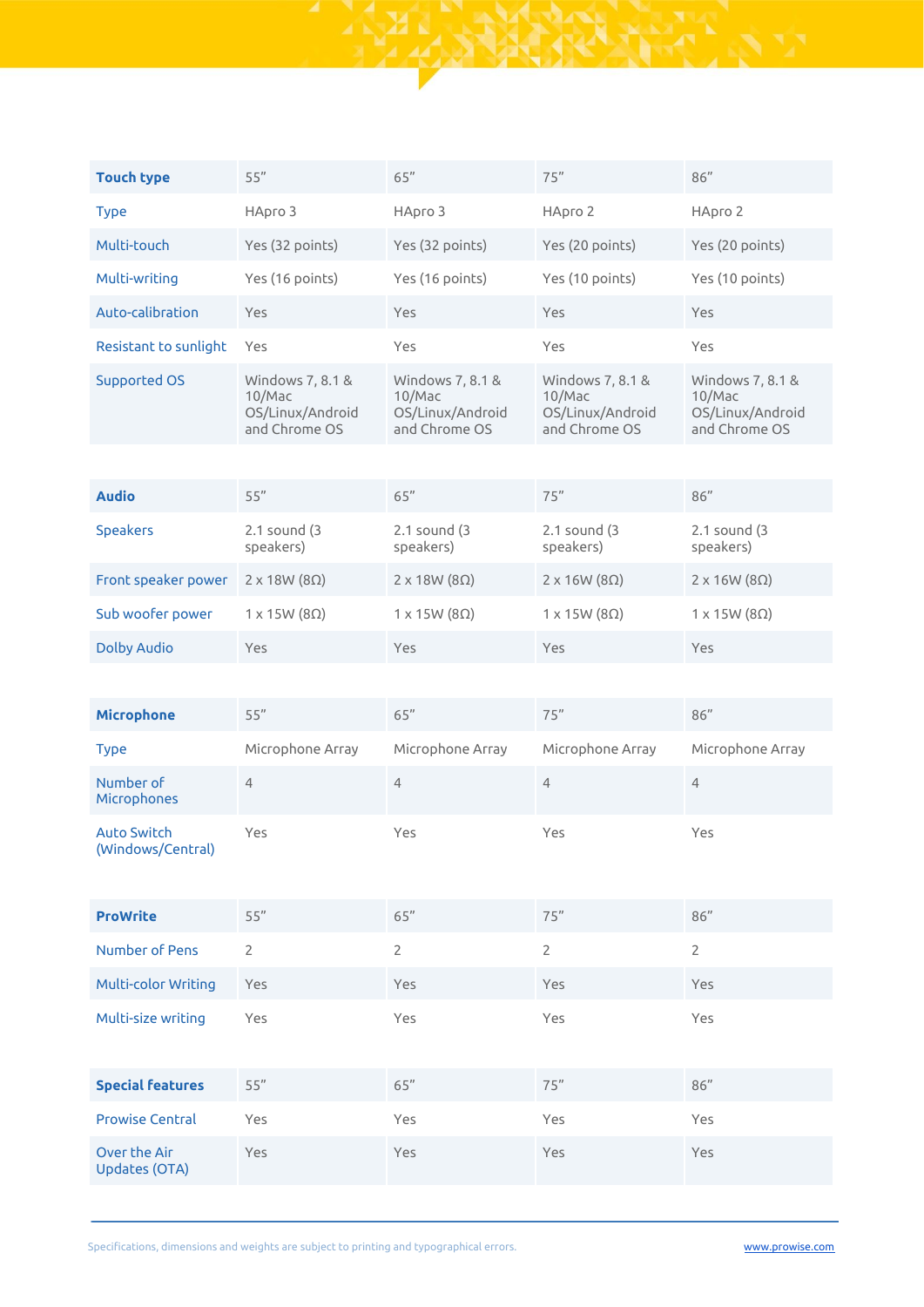| NFC Reader/Writer                  | Yes                                          | Yes                                          | Yes                                          | Yes                                          |
|------------------------------------|----------------------------------------------|----------------------------------------------|----------------------------------------------|----------------------------------------------|
| <b>Connections</b>                 | 55"                                          | 65"                                          | 75"                                          | 86"                                          |
| <b>HDMI 2.0</b>                    | $\overline{2}$                               | $\overline{2}$                               | $\overline{2}$                               | $\overline{2}$                               |
| <b>HDMI 2.0 (CEC &amp;</b><br>ARC) | 1 (With CEC and ARC<br>support)              | 1 (With CEC and ARC<br>support)              | 1 (With CEC and ARC<br>support)              | 1 (With CEC and ARC<br>support)              |
| Total HDMI 2.0                     | 3                                            | $\overline{3}$                               | 3                                            | 3                                            |
| VGA / DVI                          | Optional                                     | Optional                                     | Optional                                     | Optional                                     |
| <b>DisplayPort</b>                 | Optional                                     | Optional                                     | Optional                                     | Optional                                     |
| Audio output analog                | 1(3.5mm)<br>headphone Jack<br>PJ3591 female) | 1(3.5mm)<br>headphone Jack<br>PJ3591 female) | 1(3.5mm)<br>headphone Jack<br>PJ3591 female) | 1(3.5mm)<br>headphone Jack<br>PJ3591 female) |
| Audio output digital               | 1 (RCA Composite<br>female)                  | 1 (RCA Composite<br>female)                  | 1 (RCA Composite<br>female)                  | 1 (RCA Composite<br>female)                  |
| RS232 control                      | $1$ (Sub-D, 9 pins)                          | 1 (Sub-D, 9 pins)                            | $1$ (Sub-D, 9 pins)                          | $1$ (Sub-D, 9 pins)                          |
| AV in                              | 1 (including adapter<br>to 3 x Composite)    | 1 (including adapter<br>to 3 x Composite)    | 1 (including adapter<br>to 3 x Composite)    | 1 (including adapter<br>to 3 x Composite)    |
| <b>USB touch port</b>              | 1 (USB-B female)                             | 1 (USB-B female)                             | 1 (USB-B female)                             | 1 (USB-B female)                             |
| <b>USB 2.0</b>                     | $\overline{2}$                               | $\overline{2}$                               | $\overline{2}$                               | $\overline{2}$                               |
| <b>USB 3.0</b>                     | 1                                            | 1                                            | 1                                            | 1                                            |
| Wi-Fi for online<br>updates        | Yes                                          | Yes                                          | Yes                                          | Yes                                          |

 $\frac{1}{2}$ 

| <b>General</b><br><b>information</b>                | 55"                            | 65"                            | 75"                                   | 86''                           |
|-----------------------------------------------------|--------------------------------|--------------------------------|---------------------------------------|--------------------------------|
| Voltage                                             | $~\sim$ 100-240 V<br>(50/60Hz) | $~\sim$ 100-240 V<br>(50/60Hz) | $~\sim$ 100-240 V<br>(50/60Hz)        | $~\sim$ 100-240 V<br>(50/60Hz) |
| Nominal power<br>consumption<br>(without modules)   | 140W                           | 169W                           | 337W                                  | 389W                           |
| On mode power<br>consumption                        | 120W                           | 132W                           | 202W                                  | 265W                           |
| Stand-by power<br>consumption                       | $\leq$ 0,5 Watt                | $\leq$ 0,5 Watt                | $\leq$ 0.5 Watt                       | $\leq$ 0,5 Watt                |
| Gross weight                                        | 55 Kg / 121,25 lb              | 64 Kg / 141,1 lb               | 90 Kg / 198,42 lb                     | 112.3 Kg / 247,58 lb           |
| Netto weight                                        | 44 Kg / 97 lb                  | 50 Kg / 110,23 lb              | 72 Kg / 158,73 lb                     | 94 Kg / 207,23 lb              |
| Dimensions of the<br>screen $(W \times H \times D)$ | 1288.6x806.4x89.1m<br>m        | 1517.5x941.5x92.6m<br>m        | 1747.2x1074.7x106.<br>7 <sub>mm</sub> | 2001x1221x116mm                |

Specifications, dimensions and weights are subject to printing and typographical errors.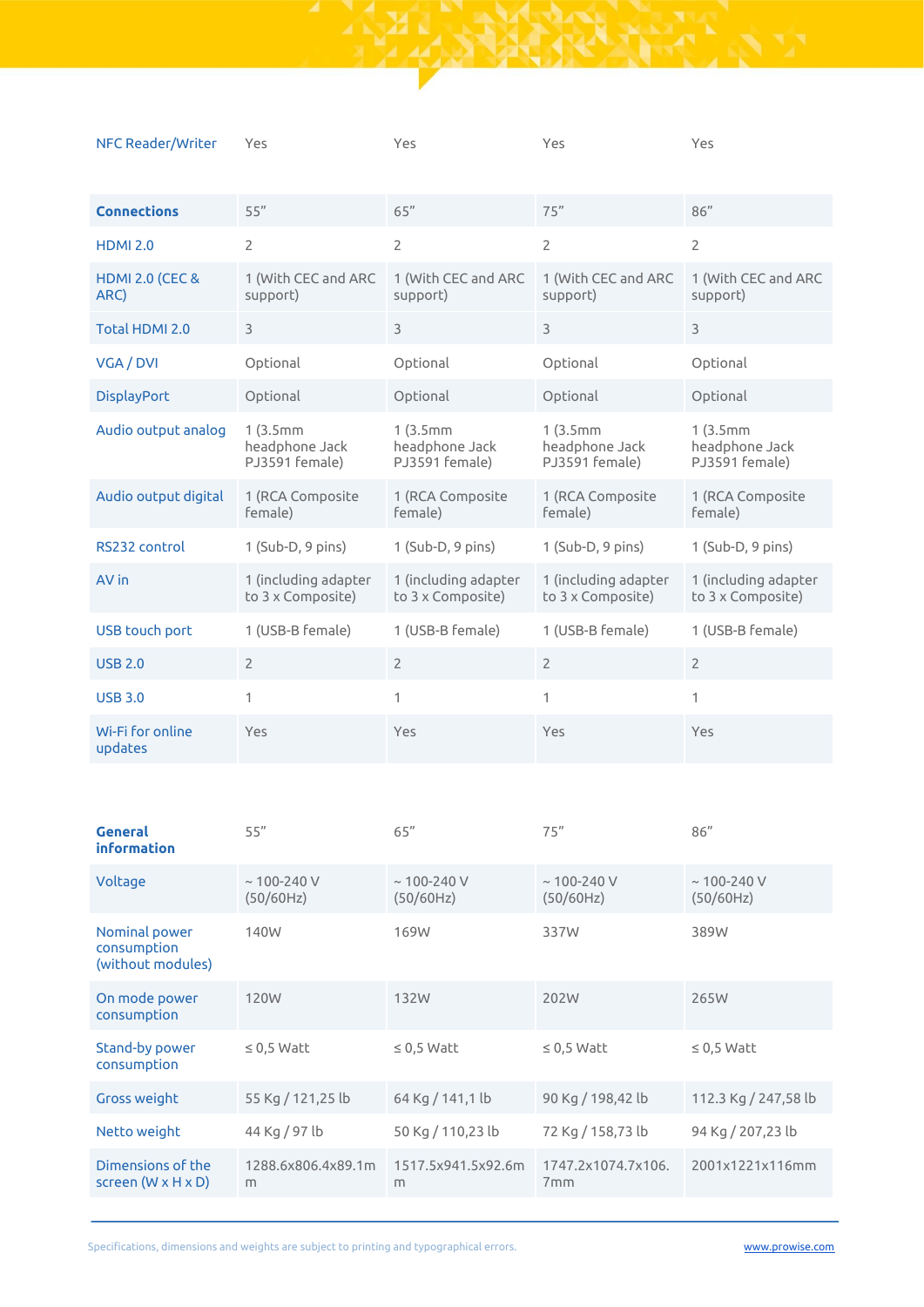|                                                           | 50,73x31,74x3,51<br>inch                                     | 59,74x37,07x3,65<br>inch                                     | 68,79x42,31x4,2 inch                      | 78,76x48,05x4,55<br>inch                  |
|-----------------------------------------------------------|--------------------------------------------------------------|--------------------------------------------------------------|-------------------------------------------|-------------------------------------------|
| Dimensions of the<br>packaging $(W \times H \times$<br>D) | 1420x910x240mm                                               | 1660x1045x240mm                                              | 1895x1160x240mm                           | 2140x1310x240mm                           |
|                                                           | 55,91x35,83x9,45<br>inch                                     | 65,35x41,14x9,45<br>inch                                     | 74,61x45,67x9,45<br>inch                  | 84,25x51,57x9,45<br>inch                  |
| <b>VESA</b> standard                                      | VFSA 400x400 mm                                              | VESA 400x400 mm                                              | VESA 600x400 mm                           | VESA 700x400 mm                           |
| Certifications                                            | CE:<br>EMC+LVD/FCC-IC/Ro<br>HS/UL+CB, RCM and<br>Energy Star | CE:<br>EMC+LVD/FCC-IC/Ro<br>HS/UL+CB, RCM and<br>Energy Star | CE:<br>EMC+LVD/FCC-IC/Ro<br>HS/UL+CB, RCM | CE:<br>EMC+LVD/FCC-IC/Ro<br>HS/UL+CB, RCM |
| Warranty                                                  | 5 years                                                      | 5 years                                                      | 5 years                                   | 5 years                                   |
|                                                           |                                                              |                                                              |                                           |                                           |
|                                                           |                                                              |                                                              |                                           |                                           |

| <b>Environmental</b><br>conditions | 55''                                                        | 65"                                                         | 75"                                                         | 86''                                                        |
|------------------------------------|-------------------------------------------------------------|-------------------------------------------------------------|-------------------------------------------------------------|-------------------------------------------------------------|
| Operation<br>temperature           | $0^{\circ}$ C - 38 $^{\circ}$ C / 32 -<br>$100^{\circ}$ F   | $0^{\circ}$ C - 38 $^{\circ}$ C / 32 -<br>$100^{\circ}$ F   | $0^{\circ}$ C - 38 $^{\circ}$ C / 32 -<br>$100^{\circ}$ F   | $0^{\circ}$ C - 38 $^{\circ}$ C / 32 -<br>$100^{\circ}$ F   |
| Storage<br>temperature             | $-20^{\circ}$ C - 60 $^{\circ}$ C / -4 -<br>$140^{\circ}$ F | $-20^{\circ}$ C - 60 $^{\circ}$ C / -4 -<br>$140^{\circ}$ F | $-20^{\circ}$ C - 60 $^{\circ}$ C / -4 -<br>$140^{\circ}$ F | $-20^{\circ}$ C - 60 $^{\circ}$ C / -4 -<br>$140^{\circ}$ F |
| Storage humidity                   | $10\% - 90\%$                                               | $10\% - 90\%$                                               | $10\% - 90\%$                                               | $10\% - 90\%$                                               |
| Operation humidity                 | $10\% - 90\%$                                               | $10\% - 90\%$                                               | $10\% - 90\%$                                               | $10\% - 90\%$                                               |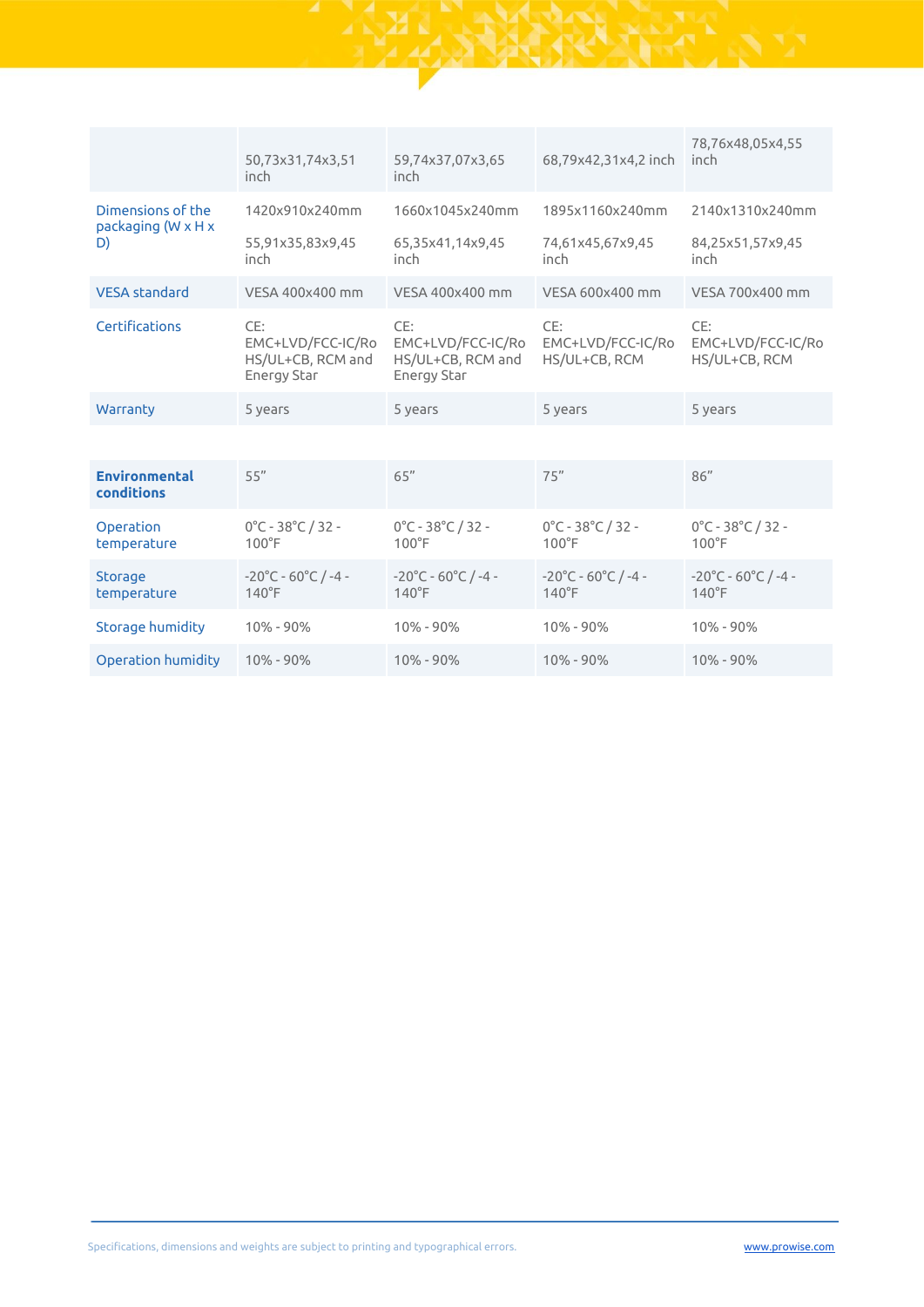### Dimensions Prowise Touchscreen 55"

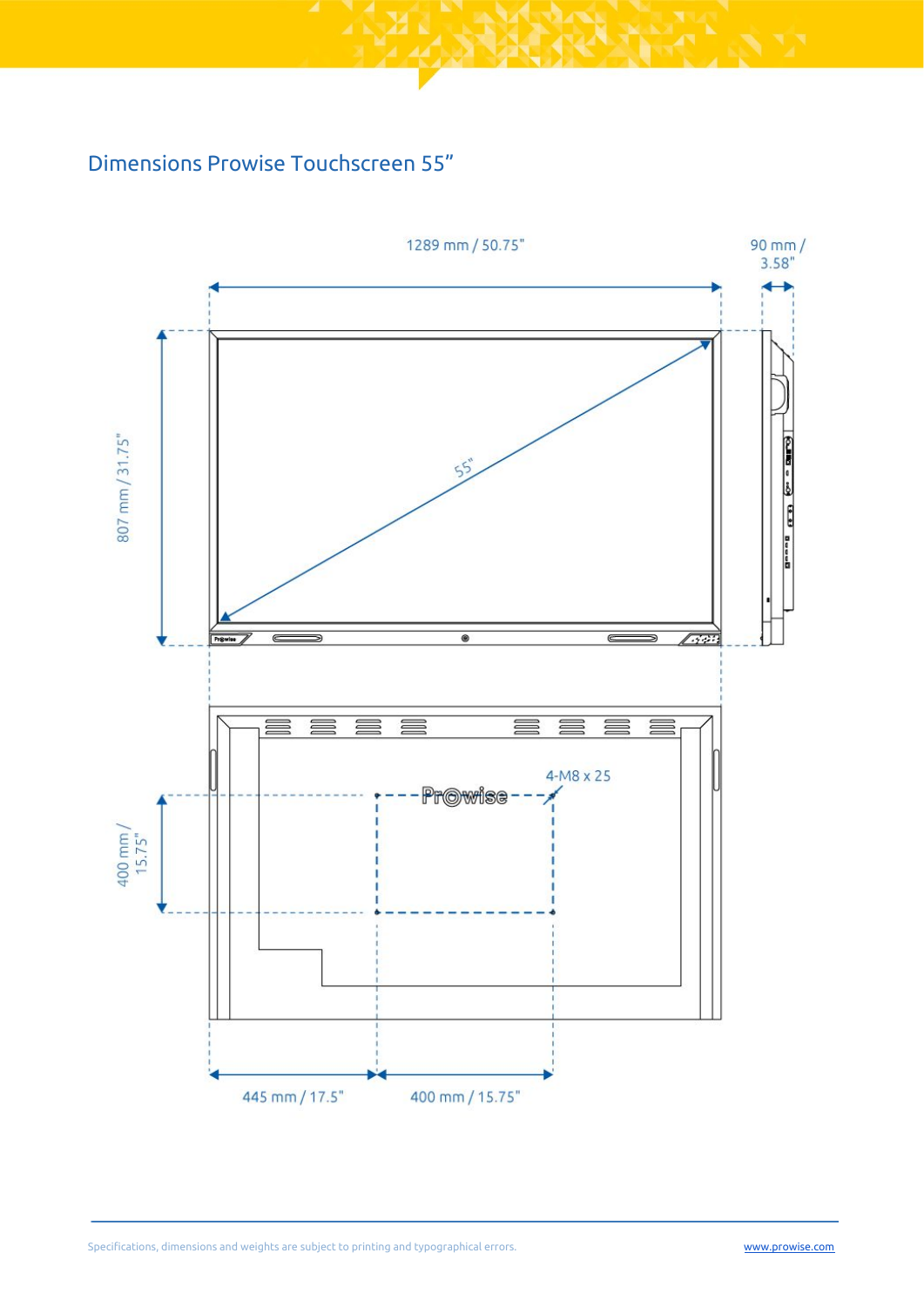### Dimensions Prowise Touchscreen 65"

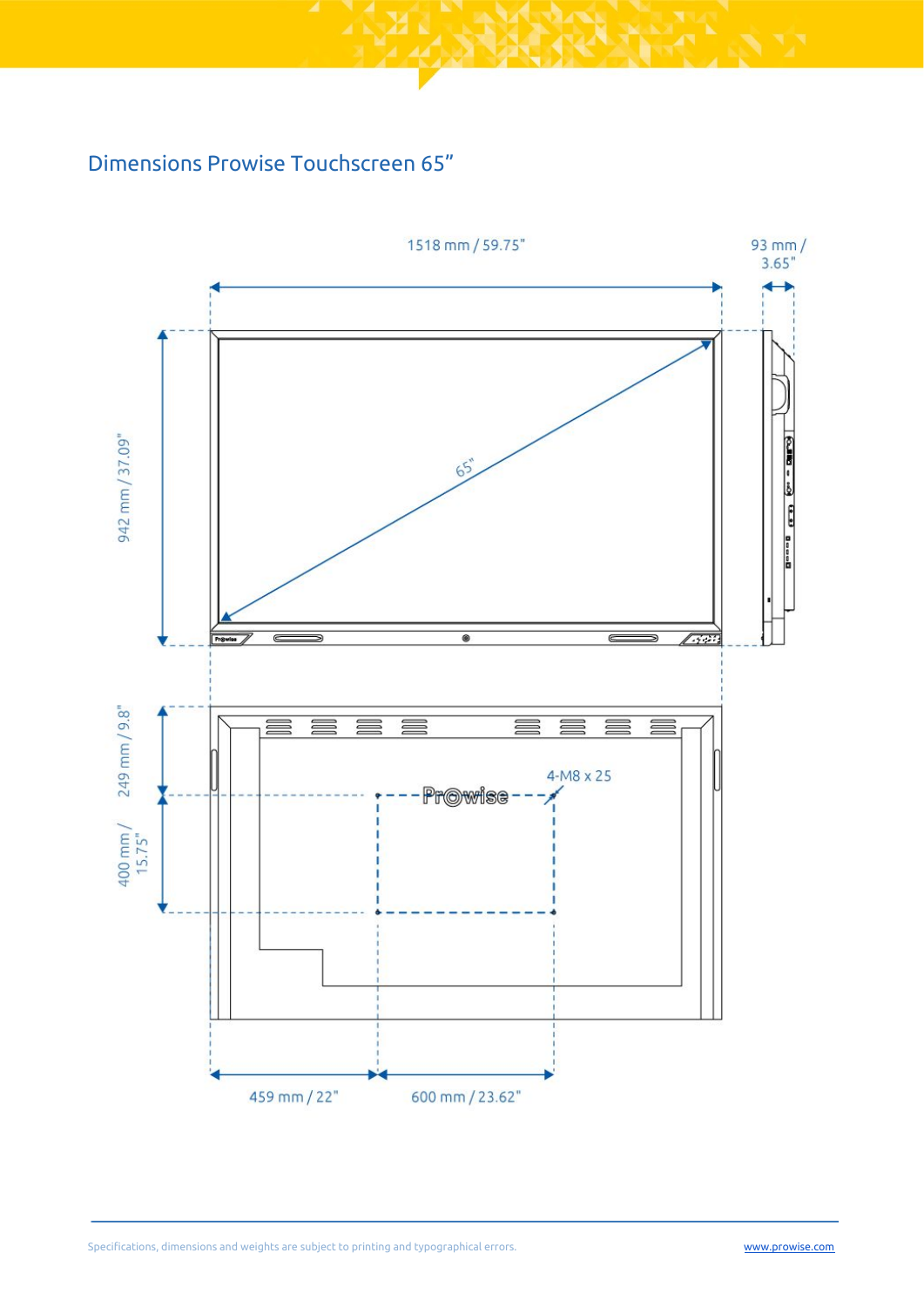#### Dimensions Prowise Touchscreen 75"